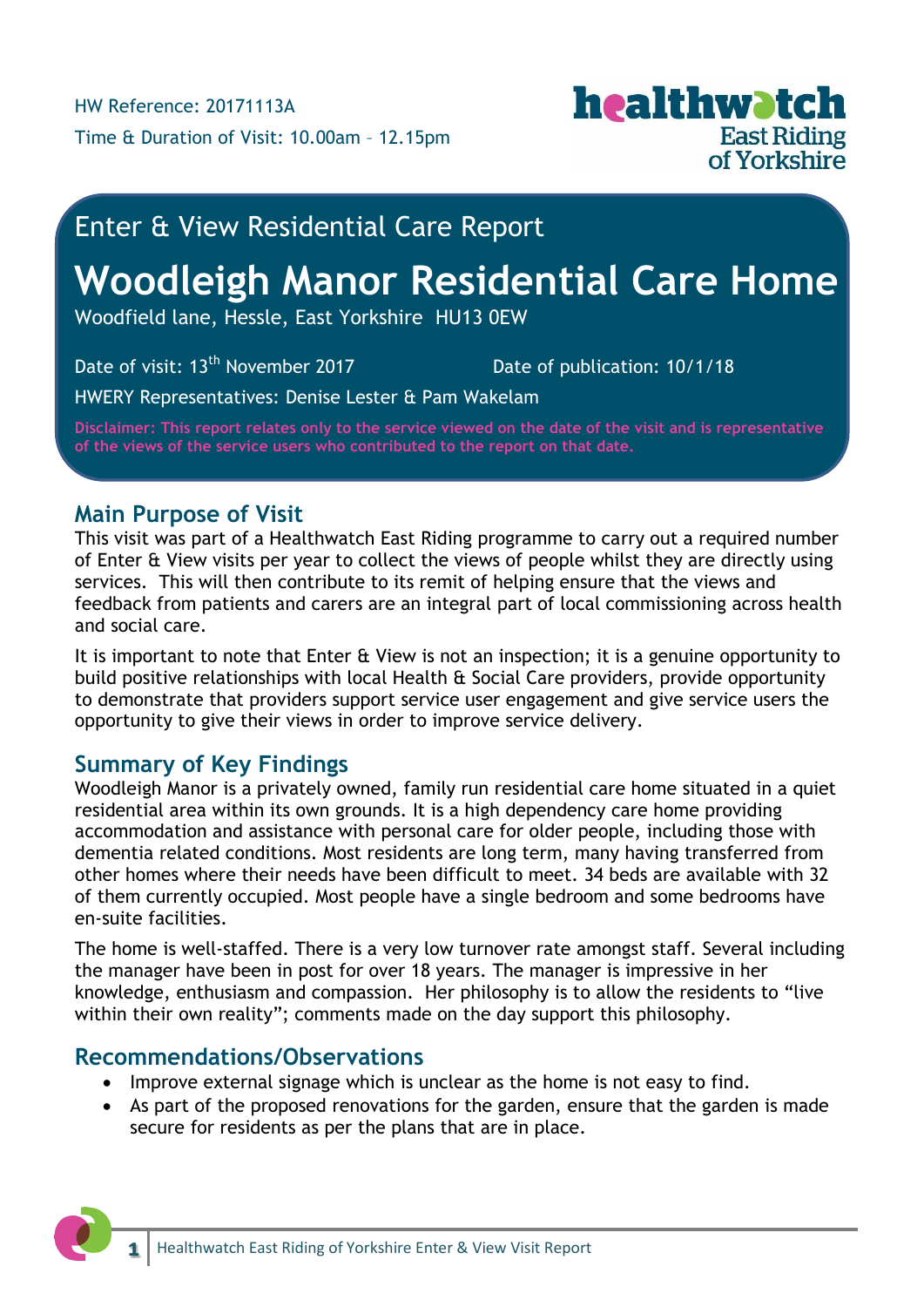## **Full Report**

## **Background**

Local Healthwatch has a number of specific statutory activities that it is required to deliver, defined in five Healthwatch Quality Statements, specifically

- Strategic Context & Relationships
- Community Voice & Influence
- Making a Difference Locally

Within the context of Enter & View:

- Informing People
- Relationship with Healthwatch England

Under its remit of 'Community Voice & Influence', Healthwatch has a responsibility to support local people to share their experience and opinions of local services.

Under its remit of 'Making a Difference Locally', Healthwatch has a responsibility to capture the experience of local people in our research and reports, use the opinions and experiences of the public to produce recommendations for change and ensure our recommendations for change are heard and responded to by relevant decision makers.

Under its remit of 'Informing People', Healthwatch has a responsibility to ensure that we provide the public with accurate, reliable, relevant and useful information about local services, when they need it, in a format that meets their needs.

## **Main Findings**

#### **How safe is the setting for service users?**

The atmosphere is that of a comfortably warm home, although there is a slight smell of urine in some areas. The home are working with a specialist cleaning company who supply products and training for staff as well as advice and products required for infection control.

Although there is a rolling and responsive maintenance programme the building suffers somewhat from being old. The decor could be brighter and more modern. There is a pleasant garden area which is not at present secure. Plans are in place, however to renovate the garden area and make it safe and secure for residents' use.

There are good levels of food hygiene, the home having a food hygiene rating of 5.

Some areas of the building are not accessible to residents. These areas as well as the outside door are secured with coded locks and all of the bedrooms are fitted with a call system.

Medicines are stored, documented and distributed as per legislation. We saw that all medicines are kept in a safe and secure environment and were told that staff have received appropriate training.

#### **How effective do service users consider the service to be?**

Residents have access to all of the services they need. A district nurse visits twice each day, and other healthcare professionals - optician, dentist and podiatrist make regular visits, and also according to need. Residents are registered with the local GP practice from which the home receives weekly visits. The local falls team is well used. Moving and handling equipment including a bariatric hoist is in place. Fixtures and fittings promote independence. We saw that dado rails are being painted in red as residents are able to follow these so as not to get lost.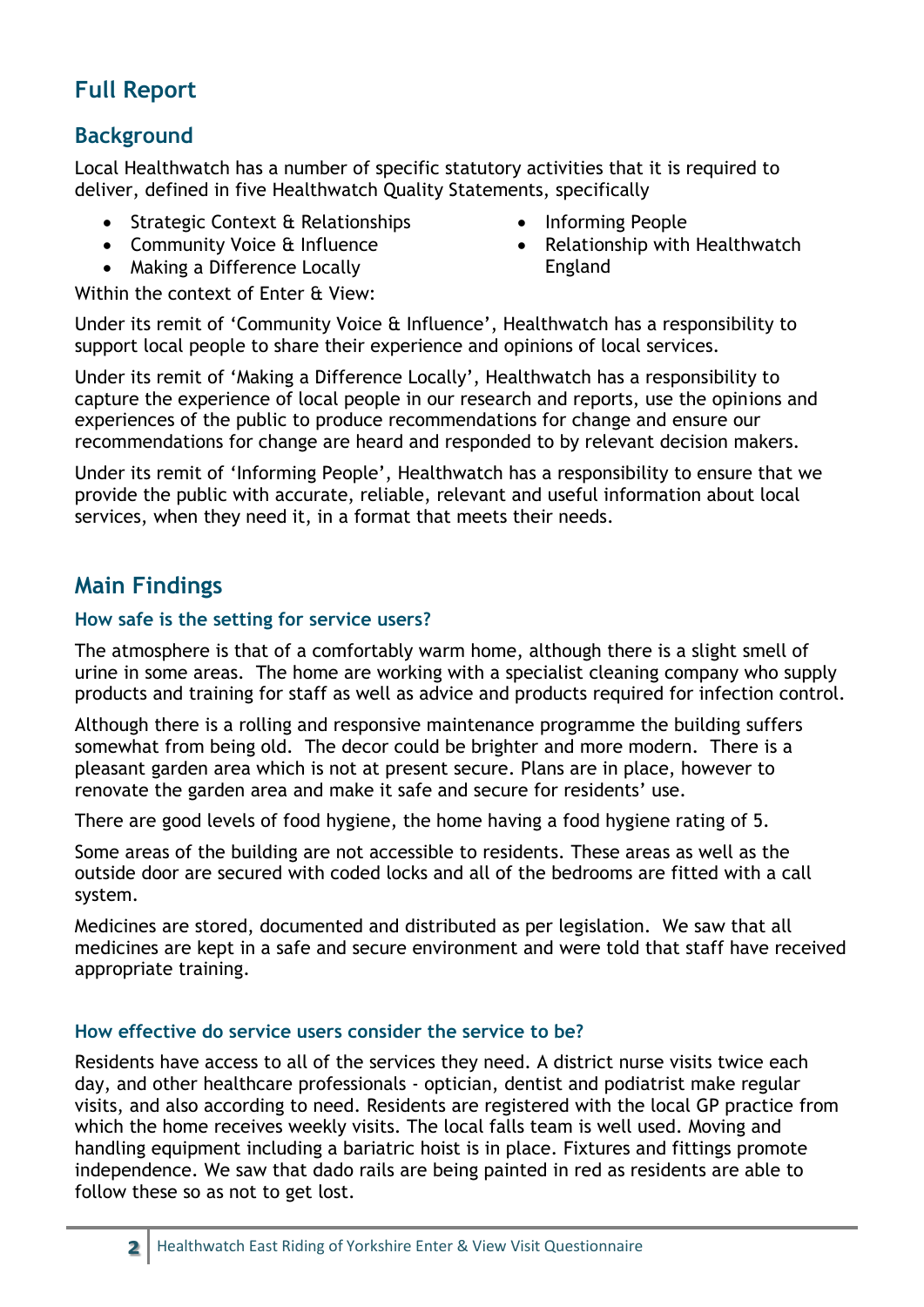Residents are weighed every 4 weeks and more often if necessary. A varied menu is offered. Ingredients are sourced from local suppliers, meat from a butcher in Hessle and fish from Grimsby. Lunch is the main meal of the day and a hot and cold buffet is offered at teatime. The home has recently achieved the silver Nutrition Mission award which included working with a community dietician to introduce strategies to promote a higher calorie intake where required. Meals can be eaten wherever a resident wishes. We saw evidence that residents are supported to eat if necessary and relatives are encouraged to help with this.

It was evident that staff communicate effectively with residents encouraging them to make their own choices as appropriate.

#### **How caring do service users find the service?**

Relatives are involved in writing residents' care plans; these are reviewed every 4 weeks. Named key workers were tried but found to be of no benefit. As an alternative a team of 5 or 6 carers are responsible for each resident.

End of life plans are recognised as an important part of care. They are commenced on arrival if appropriate otherwise introduced as required.

It is recognised that the new 'Respect Protocol' now includes 'Do Not Resuscitate (DNR)' issues. The manager has been proactive and obtained a training manual for this.

There are both full time and part time activities coordinators in post and residents are offered a wide range of activities and social events including trips out. A hairdressing service is also available. We saw evidence of the many activities offered. As we arrived a game of Boccia was in progress. The Boccia team are very proud of their success in a local care home league. A local vicar and a catholic priest also make regular visits.

Mostly residents have their own rooms although some choose to share. They are encouraged to personalise their rooms with their own possessions.

None of the residents hold their own money. The home pays for any services and invoices relatives appropriately.

On the day of our visit we observed positive interactions between residents, staff and relatives. We were told by relatives that the staff are caring and compassionate. One lady described Woodleigh Manor as "the very best place in the whole world". Another lady who had brought her husband to Woodleigh Manor from Goole because it was so highly recommended said that it is "unbelievable, marvellous". Both of these ladies visited every day and commented on how they felt like part of the Woodleigh family.

#### **How responsive to their needs do service users find the service?**

The staff demonstrate considerable flexibility in meeting the fluctuating needs of the residents. One relative we spoke with said that one of the strengths of the home is that "people are treated according to need, there is no such thing as they, individual needs are very important".

The home employs a support worker whose main role is to speak and liaise with families regarding any concerns they may have. Relatives meetings are held in small groups and the findings combined.

A robust complaints procedure is in place and notices displayed to describe the procedure.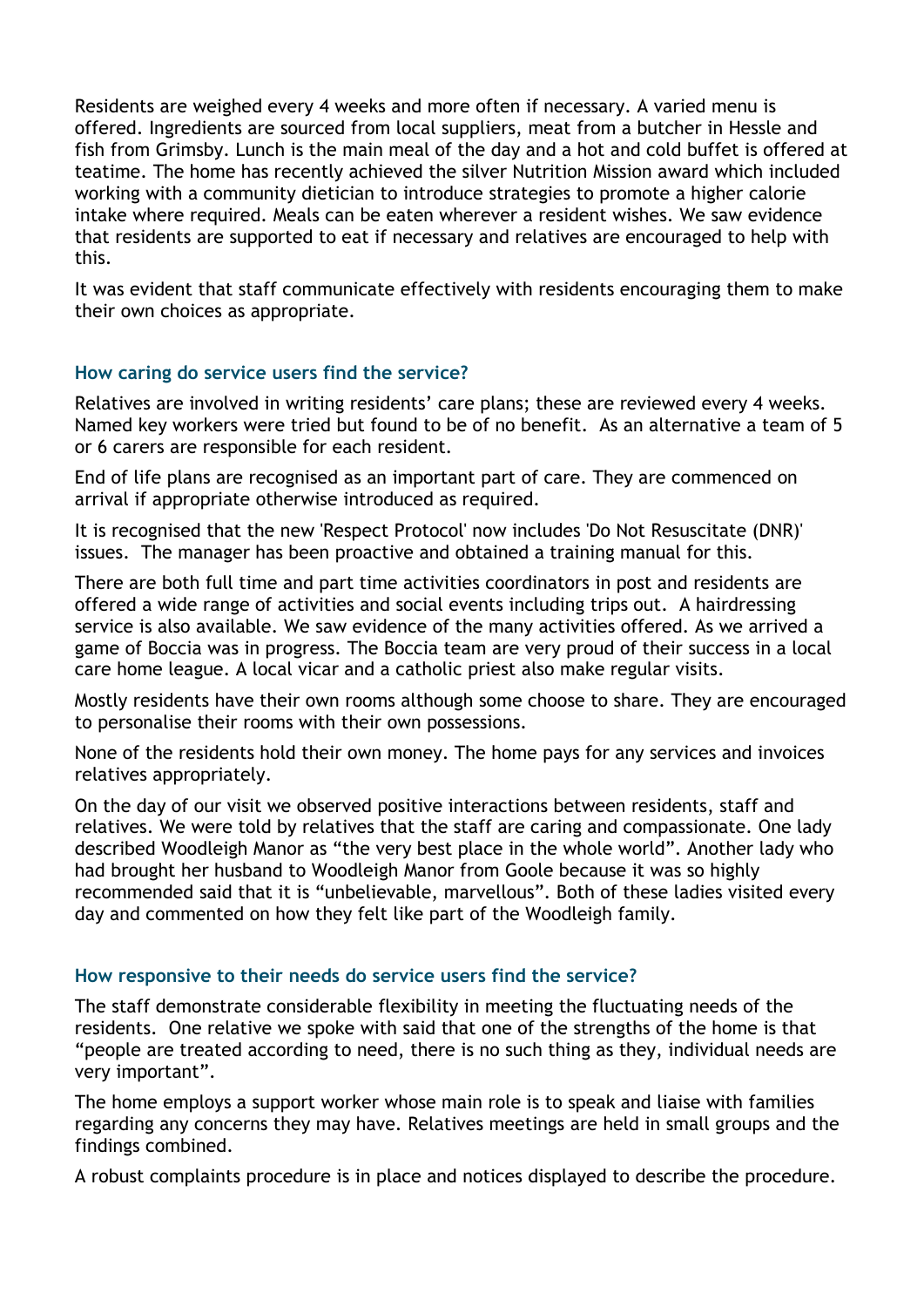Respite care can be offered when a room is available but it is not possible to book in advance.

Regular quality assurance audits are carried out. Newington pharmacy audit medicines, Health and Safety is audited as part of the insurance and the care home company arrange other quality assurance audits.

#### **How well-led do service users consider the service to be?**

We had a tour of the premises and discussions with the manager, two visiting relatives and a specialist support worker from the Community Mental Health Team. We were also given questionnaires which had been completed by relatives and staff.

Relatives, staff and the specialist support worker we spoke with told us that the home is managed by a caring, enthusiastic and skilled manager, who encouraged staff and led by example. One relative told us that the manager is "exceptional". Staff in their questionnaires all said how much they enjoyed working at Woodleigh Manor, that they supported each other and were like a family.

There are 17 full time care staff and 4 part time care staff. The manager is also supported by an an assistant manager, 2 full time maintenance staff, 2 domestics, a cook and kitchen assistant and full time and part time activities coordinators. Staff have access to all the required training plus regular updates. The manager is very aware of new developments and requirements.

*Response from Setting:*

*The home has offered no response to the report (3rd January 2018).*

| Signed on behalf of HWERY | Matthew Fawcett | Date: 10/1/18 |
|---------------------------|-----------------|---------------|
|---------------------------|-----------------|---------------|